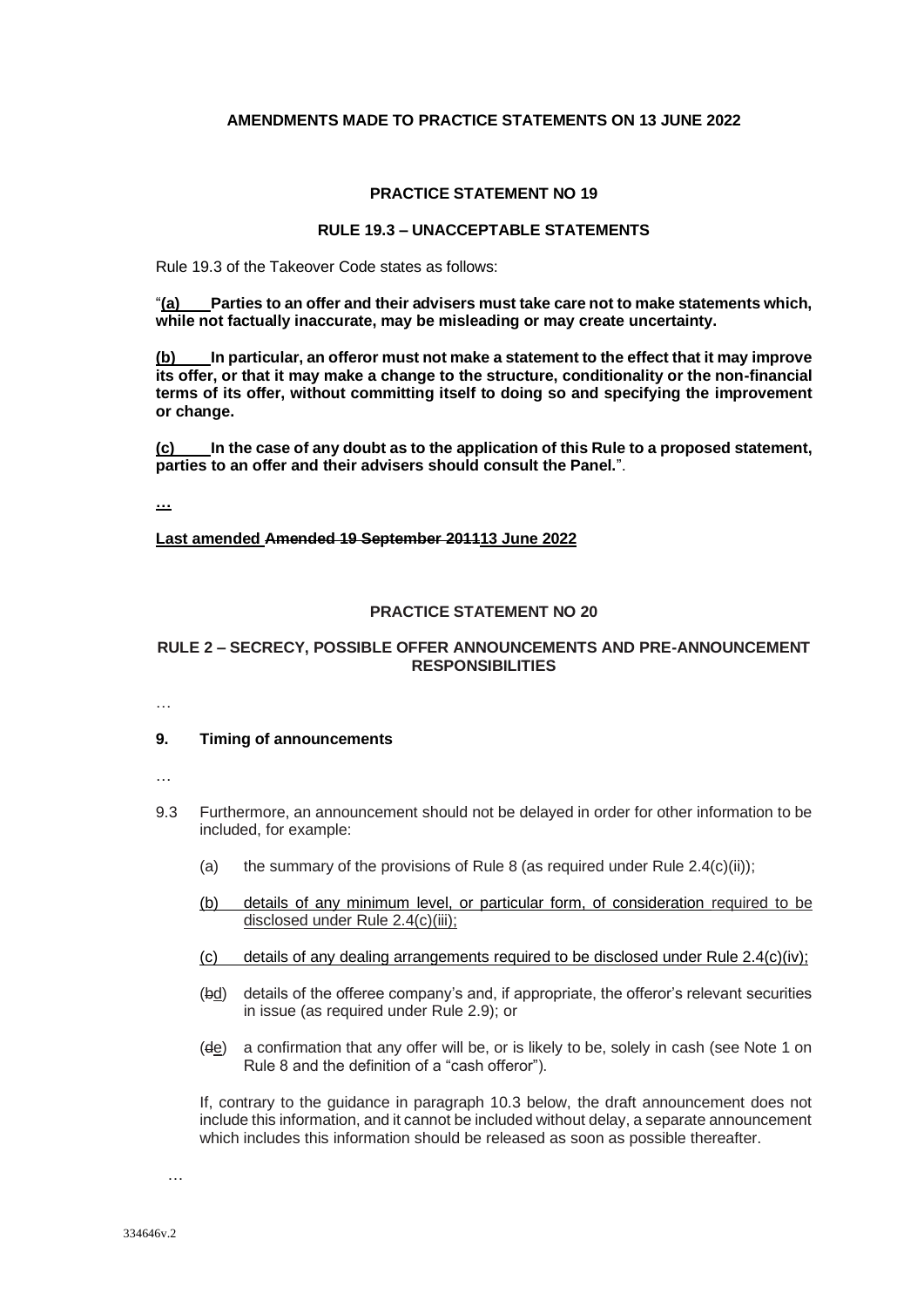### **PRACTICE STATEMENT NO 24**

### **APPROPRIATE OFFERS AND PROPOSALS UNDER RULE 15 RULE 15 – CONVERTIBLE SECURITIES, OPTIONS AND SUBSCRIPTION RIGHTS**

# **1. Introduction**

1.1 Rule 15 of the Takeover Code requires that, when an offer is made for voting equity share capital or for other transferable securities carrying voting rights (a "voting equity offer") and the offeree company has any outstanding securities which are convertible securities, options or subscription rights into, or which comprise options or other rights to subscribe for, securities to which the voting equity offer relates ("Rule 15 securities") outstanding, the offeror must make an appropriate offer …

…

### **2. "Appropriate" offer or proposal**

#### *(a) "See through" value*

2.1 In order to be "appropriate" in the terms of Rule  $15(a)$ .  $1, ...$ 

…

### *(g) Equality of treatment*

2.13 The final second sentence of Rule 15(a).1 states that "Equality of treatment is required." …

…

# **3. Independent advice and views of the offeree company board**

- 3.1 Under Rule 15(b).2, the board of the offeree company ...
- 3.2 The Executive expects the board of the offeree company to take appropriate steps at the outset of the voting equity offer to ensure that Rule 15(b).2 will be complied with at the time when any Rule 15 offer or proposal is made, …

#### **4. Publication of a Rule 15 offer or proposal**

4.1 Under Rule 15 $\leftrightarrow$  3, whenever practicable, the offer or proposal should be sent to holders of Rule 15 securities at the same time as the offer document is published. …

…

#### **5. "Exercise and accept" proposals**

…

5.2 Where holders of Rule 15 securities are able to exercise their conversion, option or subscription rights prior to or upon the voting equity offer becoming or being declared unconditional, the Executive will normally regard a proposal that such holders exercise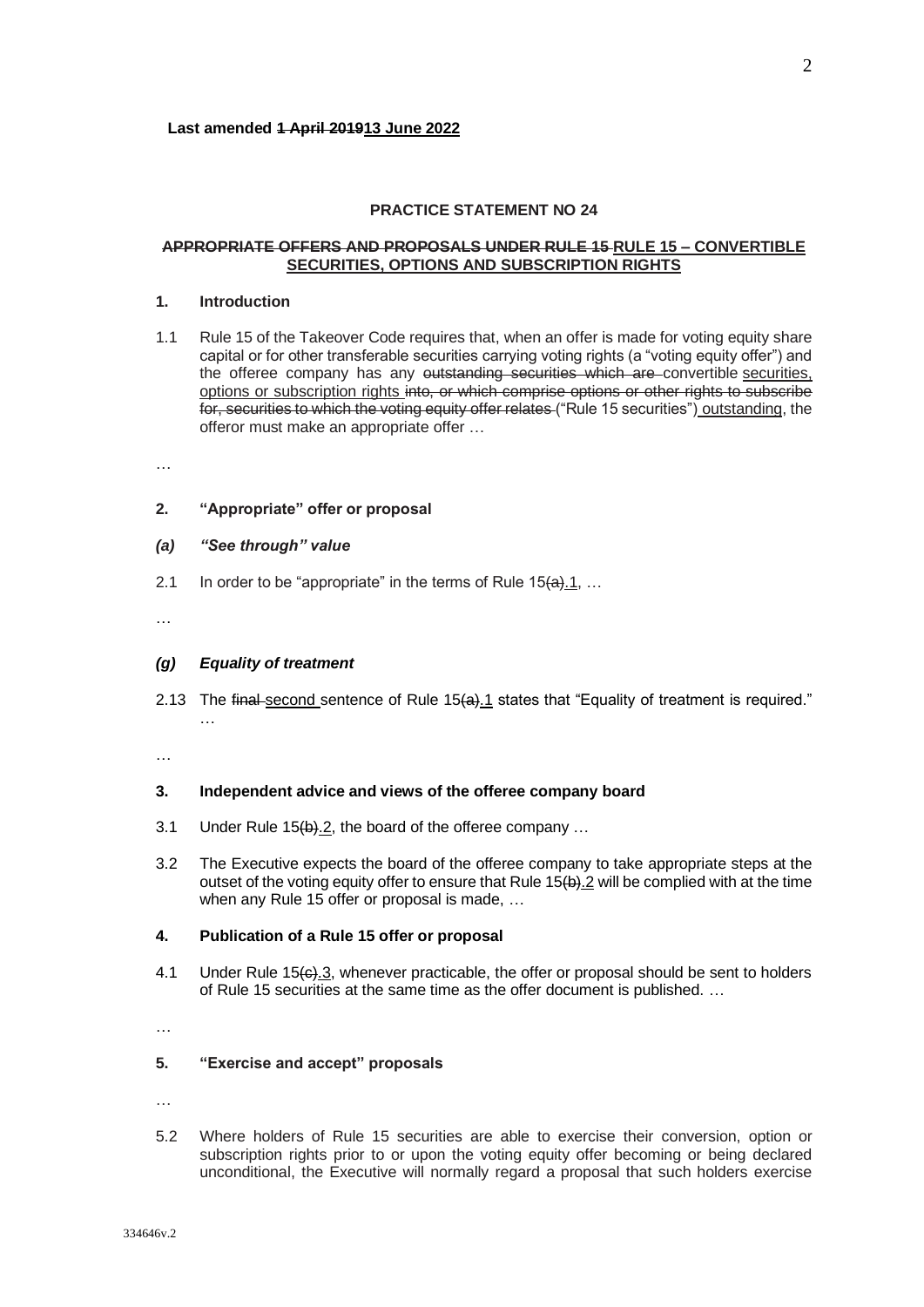their rights and accept the voting equity offer (an "exercise and accept" proposal) as being appropriate for the purposes of Rule  $15(4)$ .

…

5.4 Where an offeror's obligations under Rule 15 are to be satisfied by way of an "exercise and accept" proposal, this fact should be stated clearly in the relevant documents issued to holders of the Rule 15 securities pursuant to Note 1 on Rule 15. In addition, the Executive regards Rule  $15(b)$ . 2 as requiring the board of the offeree company to obtain separate independent advice on the "exercise and accept" proposal and to make such advice known to the holders of Rule 15 securities, together with the board's views on the proposal.

…

#### **Last amended 5 July 202113 June 2022**

### **PRACTICE STATEMENT NO 28**

### **RULES 2.8 AND 35.1 – ENTERING INTO TALKS DURING A RESTRICTED PERIOD**

…

#### **4. Application to Rule 35.1**

- …
- 4.2 Similarly to Rule 2.8(e), Rule 35.1(e) provides that a former offeror may not take any steps in connection with a possible offer for the offeree company where knowledge of the possible offer might be extended outside those who need to know in the former offeror and its immediate advisers. In addition, paragraph  $(a)(i)$  of Note 1 on Rules 35.1 and 35.2-provides that, save in certain specified circumstances, the Panel will normally consent to setting aside the restrictions in Rule 35.1 if the board of the offeree company so agrees.

…

#### **Last amended 5 July 202113 June 2022**

#### **PRACTICE STATEMENT NO 29**

# **RULE 21.2 – OFFER-RELATED ARRANGEMENTS**

- **1. Introduction**
- …
- 1.3 This Practice Statement provides guidance on the Panel Executive's interpretation and application of Rule 21.2 in relation to:
	- …
	- (d) "whitewash" transactions Rule 9 waivers, as envisaged by Note 3 on Rule 21.2.

…